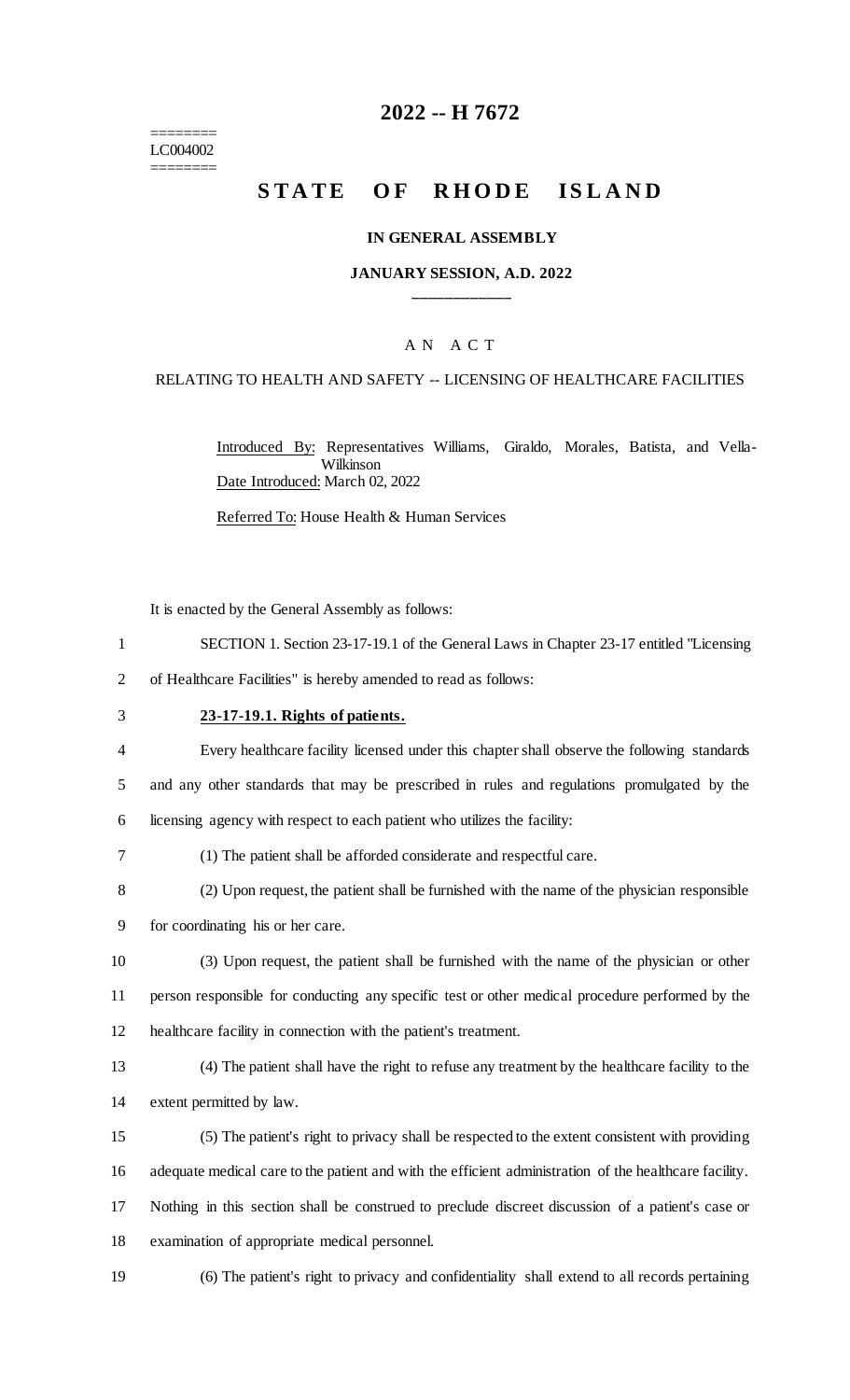to the patient's treatment except as otherwise provided by law.

 (7) The healthcare facility shall respond in a reasonable manner to the request of a patient's physician, certified nurse practitioner, and/or a physician's assistant for medical services to the patient. The healthcare facility shall also respond in a reasonable manner to the patient's request for other services customarily rendered by the healthcare facility to the extent the services do not require the approval of the patient's physician, certified nurse practitioner, and/or a physician's assistant or are not inconsistent with the patient's treatment.

 (8) Before transferring a patient to another facility, the healthcare facility must first inform the patient of the need for, and alternatives to, a transfer.

 (9) Upon request, the patient shall be furnished with the identities of all other healthcare and educational institutions that the healthcare facility has authorized to participate in the patient's treatment and the nature of the relationship between the institutions and the healthcare facility.

 (10)(a) Except as otherwise provided in this subparagraph, if the healthcare facility proposes to use the patient in any human-subjects research, it shall first thoroughly inform the patient of the proposal and offer the patient the right to refuse to participate in the project.

 (b) No facility shall be required to inform prospectively the patient of the proposal and the patient's right to refuse to participate when: (i) The facility's human-subjects research involves the investigation of potentially lifesaving devices, medications, and/or treatments and the patient is unable to grant consent due to a life-threatening situation and consent is not available from the agent pursuant to chapter 4.10 of title 23 or the patient's decision maker if an agent has not been designated or an applicable advanced directive has not been executed by the patient; and (ii) The facility's institutional review board approves the human-subjects research pursuant to the requirements of 21 C.F.R. Pt. 50 and/or 45 C.F.R. Pt. 46 (relating to the informed consent of human subjects). Any healthcare facility engaging in research pursuant to the requirements of subparagraph (b) herein shall file a copy of the relevant research protocol with the department of health, which filing shall be publicly available.

 (11) Upon request, the patient shall be allowed to examine and shall be given an explanation of the bill rendered by the healthcare facility irrespective of the source of payment of the bill.

 (12) Upon request, the patient shall be permitted to examine any pertinent healthcare facility rules and regulations that specifically govern the patient's treatment.

32 (13) The patient shall be offered treatment without discrimination as to race, color, religion, 33 national origin, or source of payment shall not be denied appropriate care on the basis of age, sex, gender identity, sexual orientation, race, color, marital status, familial status, disability, religion,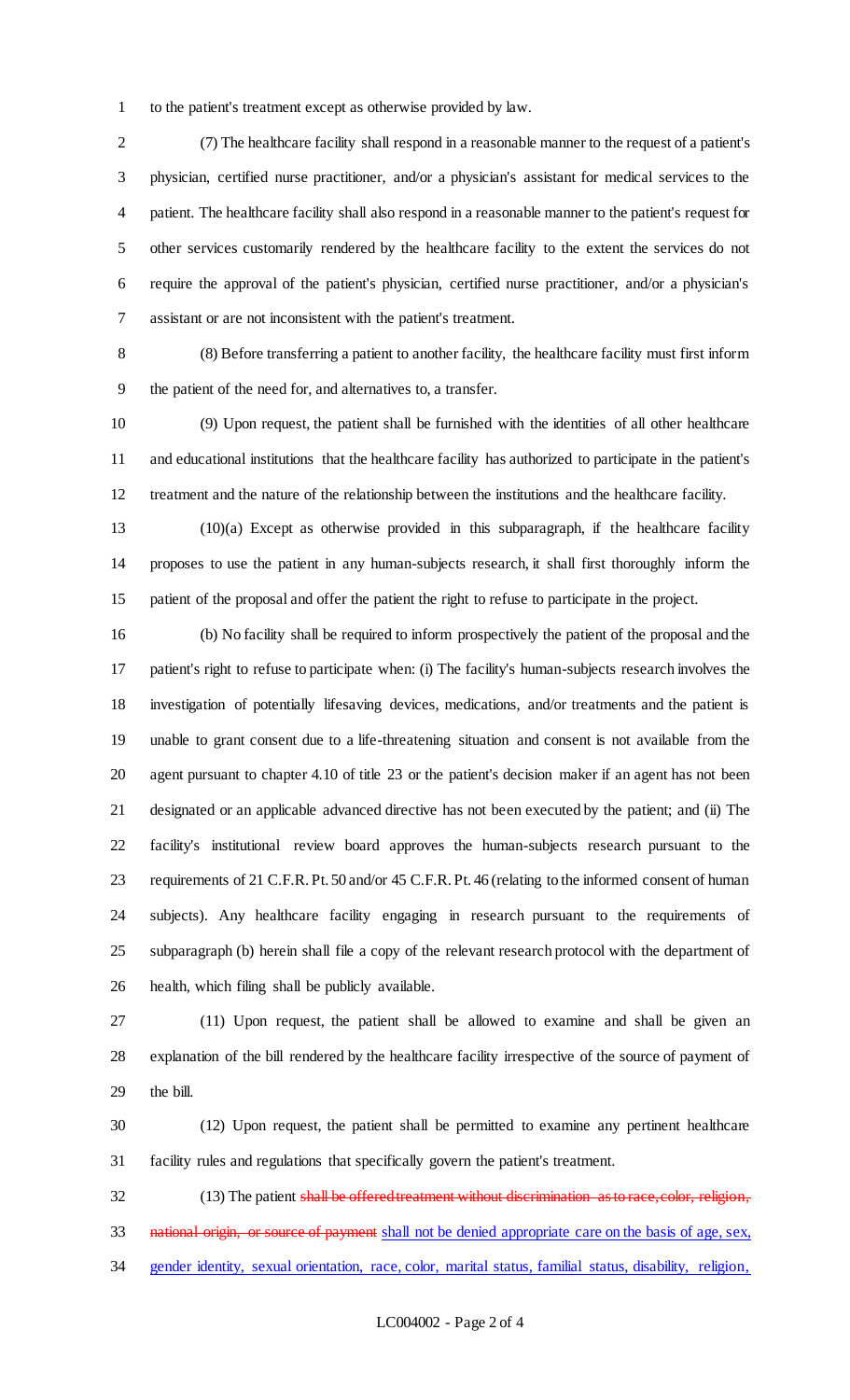### national origin, source of income, source of payment or profession.

 (14) Patients shall be provided with a summarized medical bill within thirty (30) days of discharge from a healthcare facility. Upon request, the patient shall be furnished with an itemized copy of his or her bill. When patients are residents of state-operated institutions and facilities, the provisions of this subsection shall not apply.

 (15) Upon request, the patient shall be allowed the use of a personal television set provided that the television complies with underwriters' laboratory standards and O.S.H.A. standards, and so 8 long as the television set is classified as a portable television.

 (16) No charge of any kind, including, but not limited to, copying, postage, retrieval, or processing fees, shall be made for furnishing a health record or part of a health record to a patient, his or her attorney, or authorized representative if the record, or part of the record, is necessary for the purpose of supporting an appeal under any provision of the Social Security Act, 42 U.S.C. § 301 et seq., and the request is accompanied by documentation of the appeal or a claim under the provisions of the Workers' Compensation Act, chapters 29 -- 38 of title 28 or for any patient who is a veteran and the medical record is necessary for any application for benefits of any kind. A provider shall furnish a health record requested pursuant to this section by mail, electronically, or otherwise, within thirty (30) days of the receipt of the request. For the purposes of this section, "provider" shall include any out-of-state entity that handles medical records for in-state providers. Further, for patients of school-based health centers, the director is authorized to specify by regulation an alternative list of age appropriate rights commensurate with this section.

(17) The patient shall have the right to have his or her pain assessed on a regular basis.

 (18) Notwithstanding any other provisions of this section, upon request, patients receiving care through hospitals, nursing homes, assisted-living residences and home healthcare providers, shall have the right to receive information concerning hospice care, including the benefits of hospice care, the cost, and how to enroll in hospice care.

SECTION 2. This act shall take effect upon passage.

#### ======== LC004002 ========